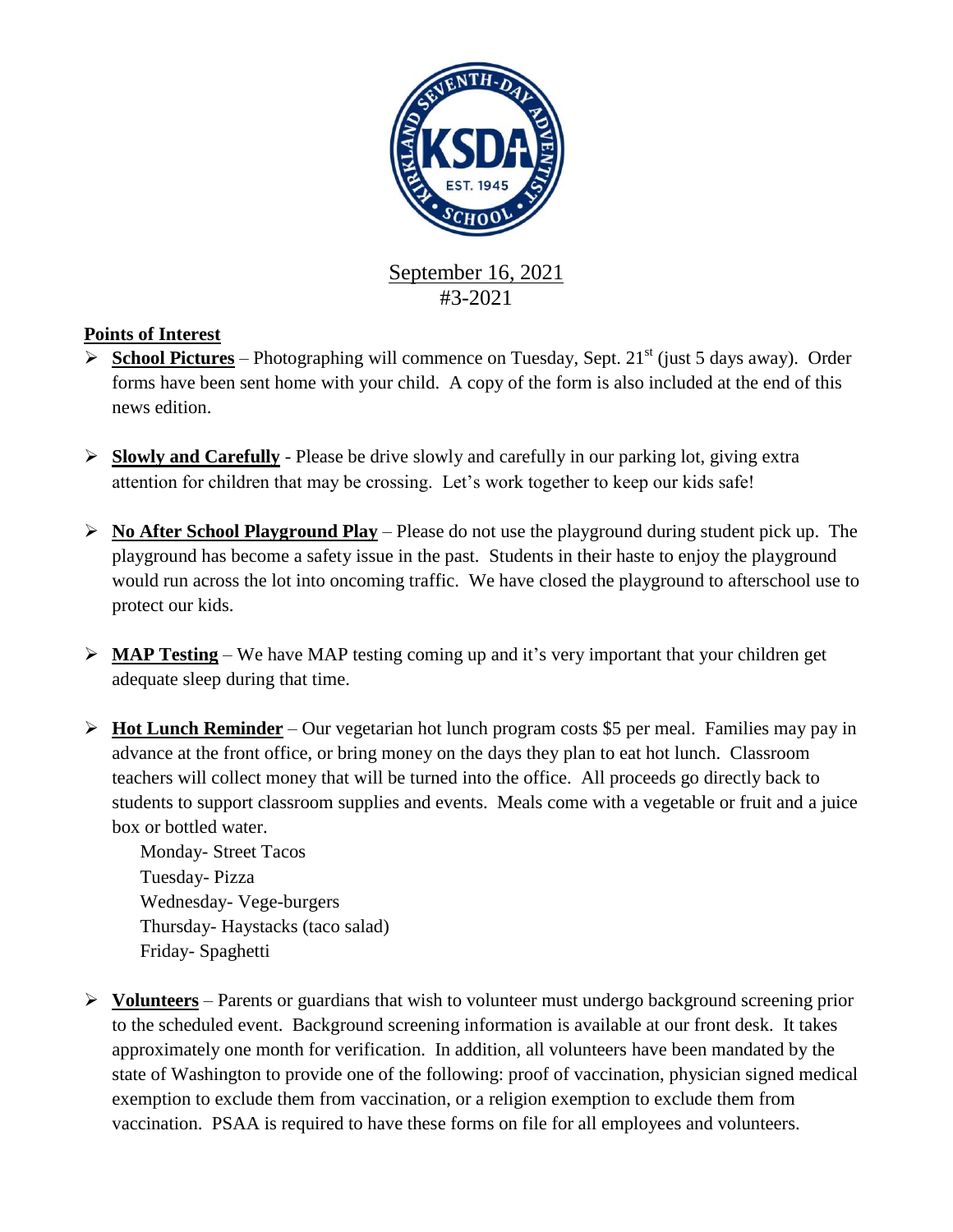- **Parent Access to Classrooms** Due to our school's COVID-19 procedures, parents/guardians will not have access to the classrooms during the school day when students are present.
- **Distance Learning**  Please allow our teaching staff 24 hours to transition your student to distance learning. Distance learning is for students who are quarantining due to symptoms consistent with COVID-19, exposure to a confirmed case of COVID-19, or families that have medically compromised family members. Distance learning is not to be used for vacations.
- **Prearranged Absence** Please let your teacher know in advance if your student will be missing time due to family event (wedding, funeral, vacation, etc.). We ask for a 3-day advanced notice. This will allow teachers to gather any work and supplies to send home to help keep your student up to date with their school work. We understand that emergencies arise and will work with families during times of crisis.
- **Shark Store** –We have partnered with Winners Sportswear, a local Bellevue business, to provide this great opportunity. Best of all, you can order throughout the year and pick up your items locally. Both KSDA & PSAA items are available. Once you choose the item you want you can choose if you want a KSDA, PSAA or Shark logo. Happy shopping! [https://winnerssportswear.com/product](https://winnerssportswear.com/product-category/shop-spiritwear/puget-sound-adventist-academy-ksda/)[category/shop-spiritwear/puget-sound-adventist-academy-ksda/](https://winnerssportswear.com/product-category/shop-spiritwear/puget-sound-adventist-academy-ksda/)

### **Important Dates**

Sept. 21<sup>st</sup> School Pictures Sept. 27-Oct. 8 Map Testing Oct. 25-29 KSDA Week of Prayer

## **Sharks Athletics – Grades 5-8**

Coach Nye emailed important information (last Friday) concerning athletics for the 2021-22 school year. If you have not received this information, please contact our front office so we can update your email for our records.

# **Scroll down for school picture form**↓